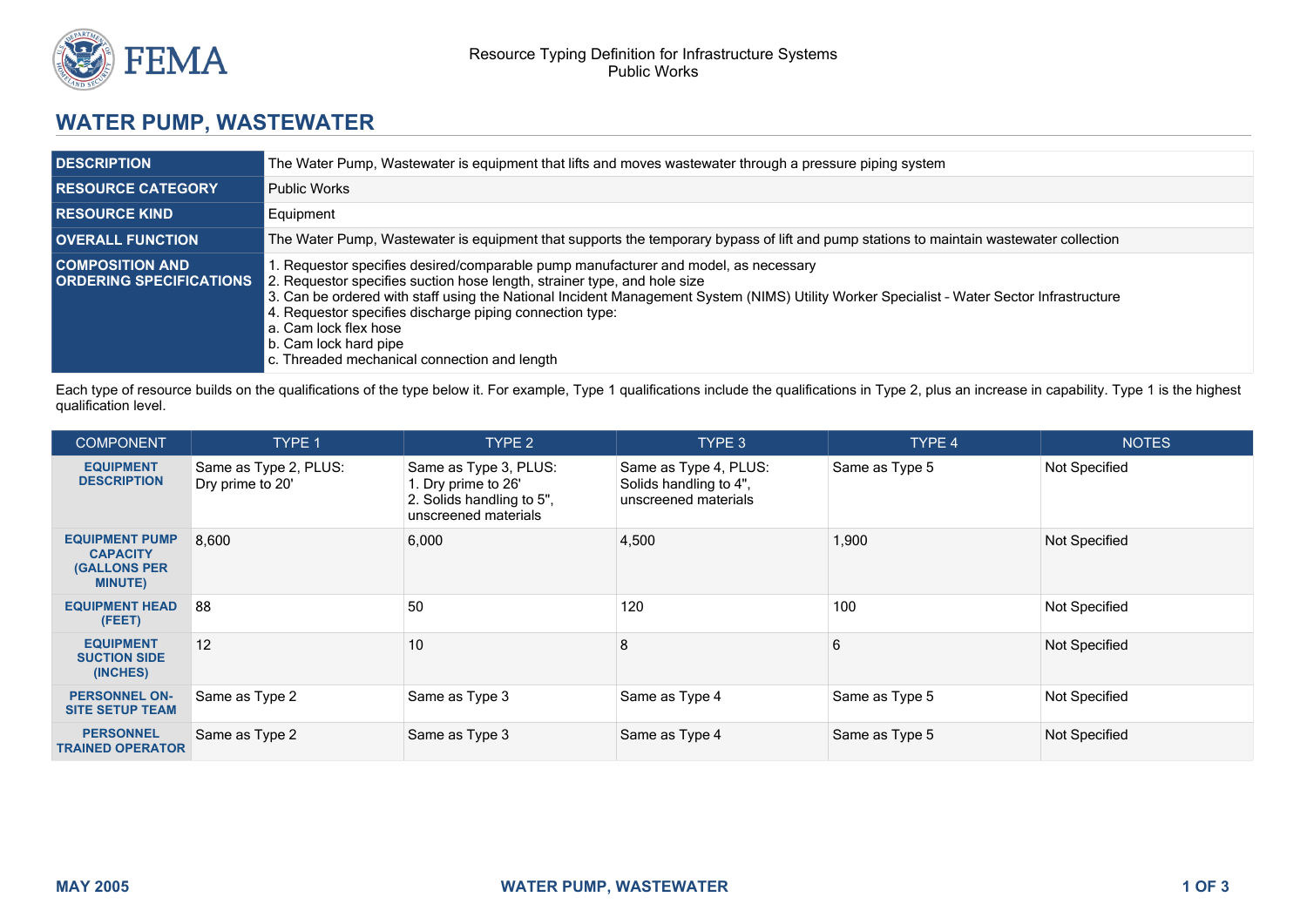

| <b>COMPONENT</b>                                                                  | TYPE 5                                                                                                                                                                                                                | <b>NOTES</b>  |
|-----------------------------------------------------------------------------------|-----------------------------------------------------------------------------------------------------------------------------------------------------------------------------------------------------------------------|---------------|
| <b>EQUIPMENT</b><br><b>DESCRIPTION</b>                                            | 1. Self priming<br>2. Dry prime to 20'<br>3. Solids handling to 3",<br>unscreened materials<br>4. Self-contained diesel power<br>supply<br>5. Automatic start/stop<br>6. Portable, skid-mounted or<br>trailer-mounted | Not Specified |
| <b>EQUIPMENT PUMP</b><br><b>CAPACITY</b><br><b>(GALLONS PER</b><br><b>MINUTE)</b> | 885                                                                                                                                                                                                                   | Not Specified |
| <b>EQUIPMENT HEAD</b><br>(FEET)                                                   | 72                                                                                                                                                                                                                    | Not Specified |
| <b>EQUIPMENT</b><br><b>SUCTION SIDE</b><br>(INCHES)                               | $\boldsymbol{\Lambda}$                                                                                                                                                                                                | Not Specified |
| <b>PERSONNEL ON-</b><br><b>SITE SETUP TEAM</b>                                    | $\mathfrak{p}$                                                                                                                                                                                                        | Not Specified |
| <b>PERSONNEL</b><br><b>TRAINED OPERATOR</b>                                       | $\mathcal{P}$                                                                                                                                                                                                         | Not Specified |